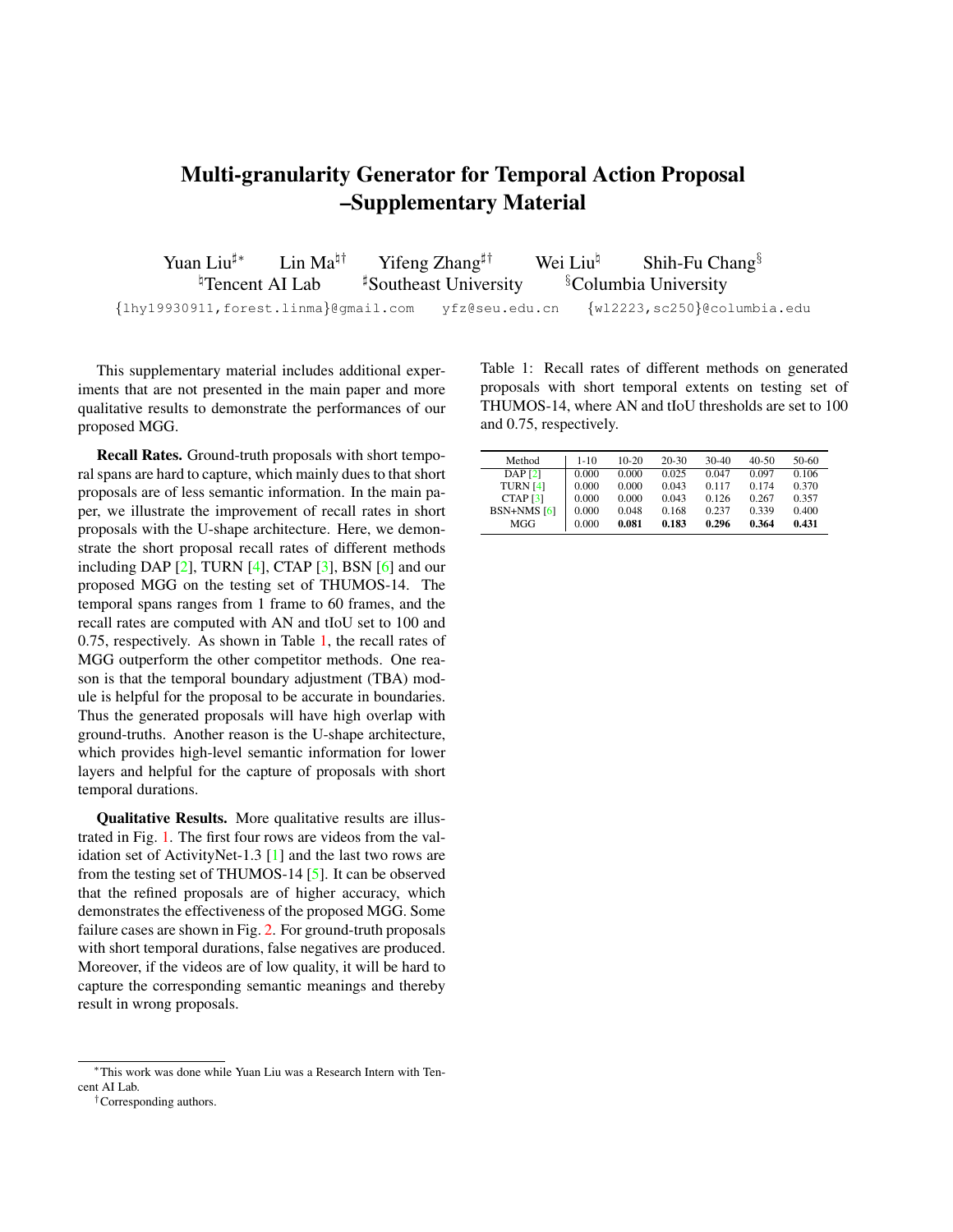<span id="page-1-0"></span>

Figure 1: Qualitative results of proposals generated by MGG. First four rows represent temporal proposals on ActivityNet-1.3. Last two rows represent temporal proposals on THUMOS-14. After TBA adopted to adjust proposal boundaries generated by segment proposal generator (SPG), the refined proposals will have high overlap with the ground-truth proposals.